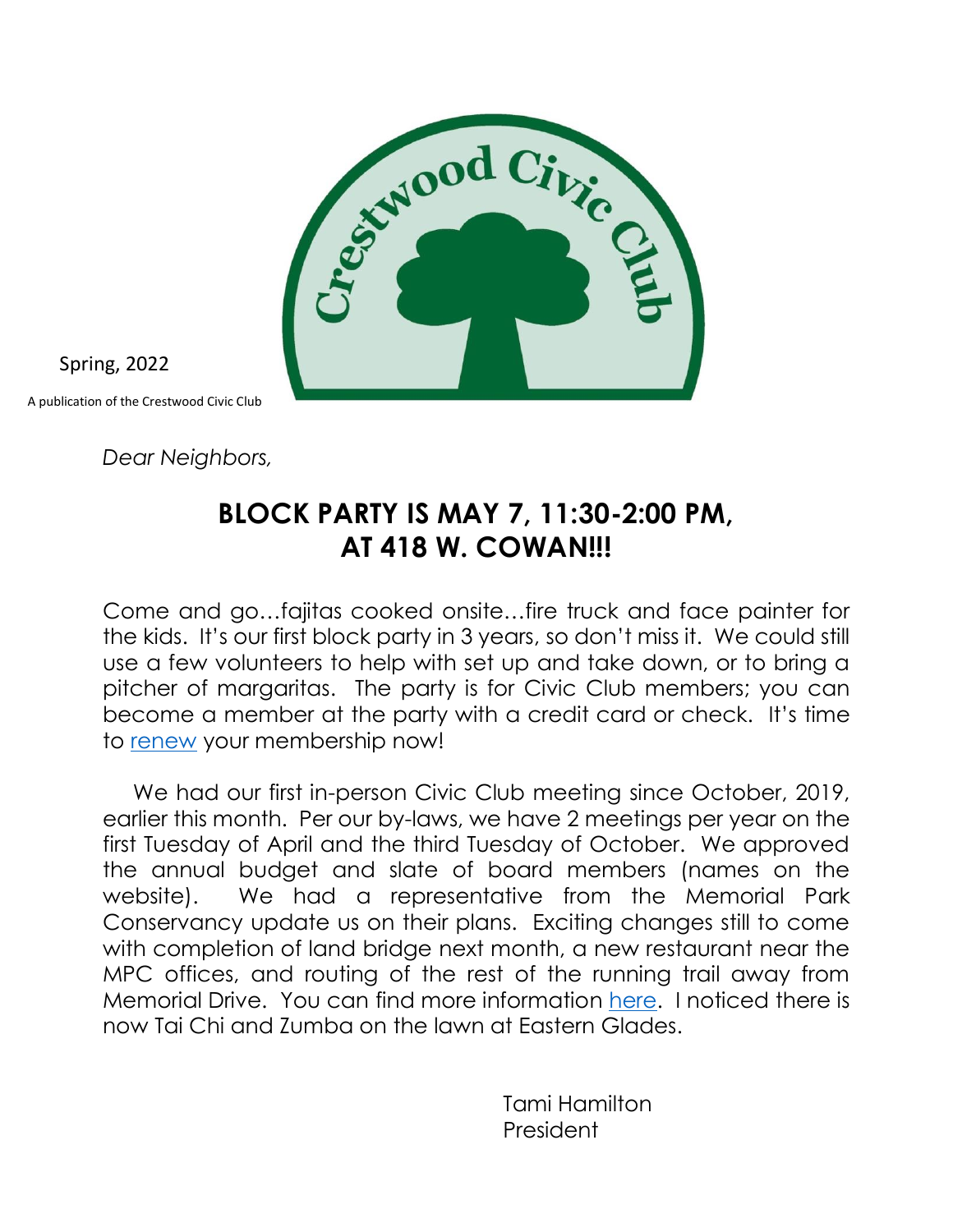### **NEIGHBORHOOD SAFETY AND INFRASTRUCTURE**

More than 60 of you answered my email about concerns of vehicle, bikes and pedestrian traffic on Blossom. Besides continuing to enforce our deed restrictions, this is the issue I hear most about from residents. As you can imagine, there were many solutions suggested with varying levels of likelihood of successful implementation.

The majority of respondents were *not* in favor of making Blossom a **one-way** street, because of the inconvenience for Blossom residents and diverting traffic to other streets. There were some suggestions to leave the street two-way but add a **bike/pedestrian lane** which would necessitate the elimination of street parking. Not surprisingly, people living on Blossom want to retain their ability to park. Having **resident parking only** is difficult to implement. We would need the majority of residents on Blossom to agree, and there has to be non-residents using the parking more than 60% of the time during the hours for residents only, unless we can get the City to break their own rules.

There was almost no objection to the addition of **sidewalks**, although many feel they will not be used enough to help. Several folks suggested adding another **stop sign,** or **signs** reminding drivers to slow down and pedestrians to take care. Lowering the **speed limit** was suggested. **Speed bumps** were mentioned by several. Adding more l**ighting** was suggested to help illuminate the pedestrians in the evening.

I have shared your thoughts with the City and am awaiting feedback regarding what we can and can't do, and if any City help would be available.

**In the meantime, drivers please do slow down! Obviously, pedestrians have the rightof-way, including at all intersections. And pedestrians/bikers, don't hog the road! I often see people walking 2-3 abreast with dogs on both sides of the road. Be alert for cars. Bikers, please respect the stop signs.**

Our councilmember, Abbie Kamin, has committed some of her funds to fixing the **Washington/Westcott traffic circle**. The Heights TIRZ will be contributing as well, I understand. Expect to see some action there later this year or in 2023. Likewise, we have been promised something to slow traffic at **Blossom and Westcott**, most likely a raised crosswalk. These 2 projects are being worked together.

We have been promised some feedback about these plans before construction so we can comment. I will forward as soon as I receive them. I am excited that it seems something will be done fairly soon.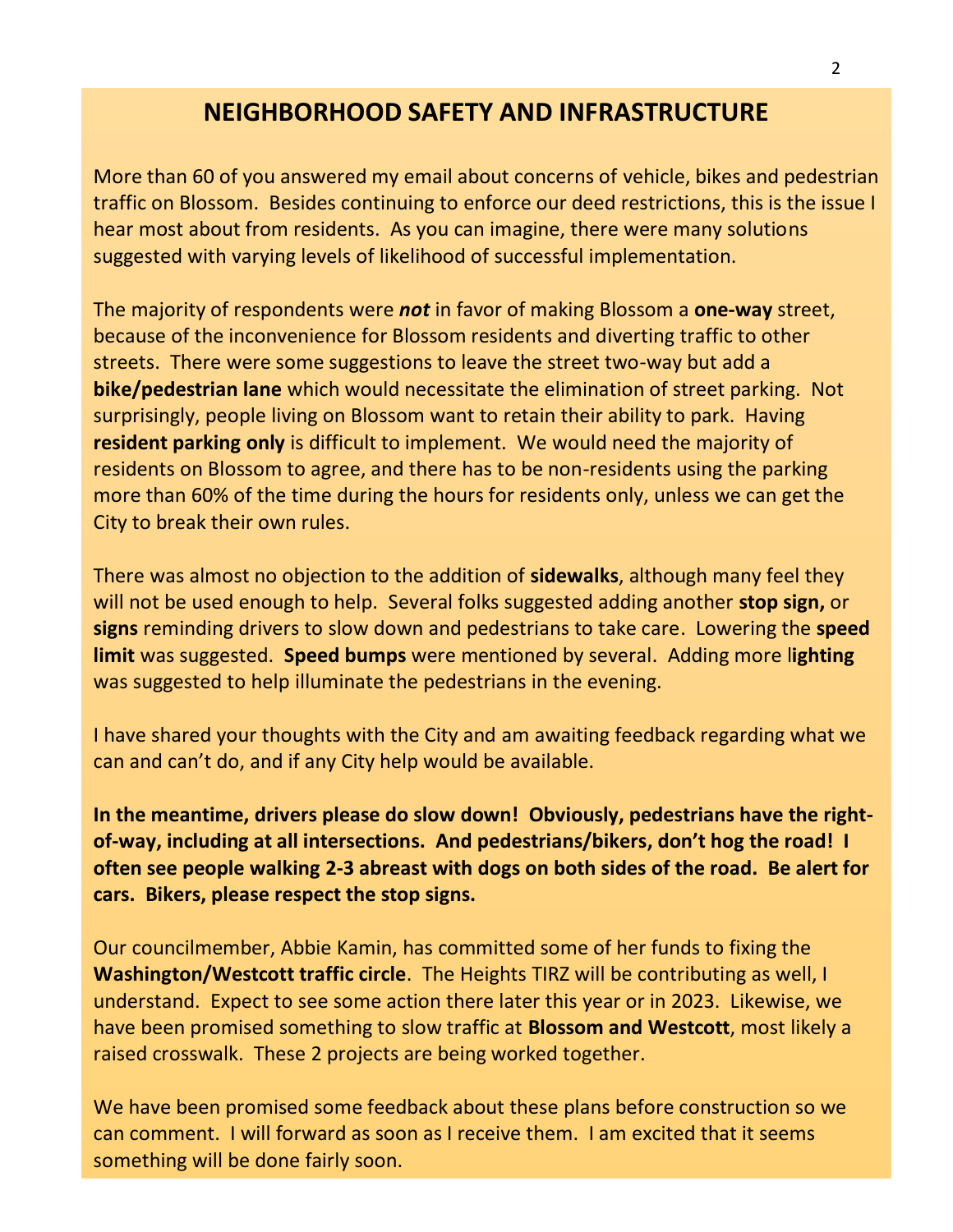

Do you have space in your yard for another tree? Trees capture carbon and supply shade which may reduce watering needs, as well as add to your property value. You can find a list of recommended trees for Houston [here.](http://www.houstontx.gov/planning/DevelopRegs/tree_shrub.html) Did you know the City of Houston has a goal to plant 4.6 million trees by 2030 as part of th[e Climate Action](http://greenhoustontx.gov/climateactionplan/CAP-April2020.pdf)  [Plan?](http://greenhoustontx.gov/climateactionplan/CAP-April2020.pdf) In 2020, over 700,000 trees were planted and nearly 400,000 planted in 2021 (the new trees on Westcott near Glenwood were counted in this total). If you plant a tree, you can fill out this [form](https://forms.office.com/pages/responsepage.aspx?id=EFqoV4sltEWlGclsdyEJTL-wrW5AS4hGquXD7ppUqe9UOEhZVFBFSzY4NkNZRUhFQjhaTFhOSklGQi4u) to have your tree counted toward the goal. It's not too late to plant this spring or wait until the fall.



### **Volunteer Opportunities at Memorial Park**

Following the very positive update at our April meeting for the community this is to remind / let residents know that the Memorial Park Conservancy have a very well-organized volunteering set up run by Latasha Alsbrooks. More information can be found

Volunteer help desk - [volunteer@memorialparkconservancy.org](mailto:volunteer@memorialparkconservancy.org) Tasha Alsbrooks - [Lalsbrooks@memorialparkconservancy.org](mailto:Lalsbrooks@memorialparkconservancy.org)

Most weekdays between 8-11 (Mondays excluded) there are opportunities to volunteer in the park. In addition, if you wish to organize a company team event or another group event, please contact the Conservancy. They are flexible to help you achieve your goals, while helping the park.

More information for all things in the park can be found at [Memorial Park Conservancy.](https://memorialparkconservancy.volunteerhub.com/?format=1&filter=%7B%7D#_=_) Enjoy volunteering opportunities and helping to keep this beautiful amenity we have on our doorstep as such a positive for the Crestwood / Glencove community. Thank you!

- Charlie Bingham, Board Member, Civic Club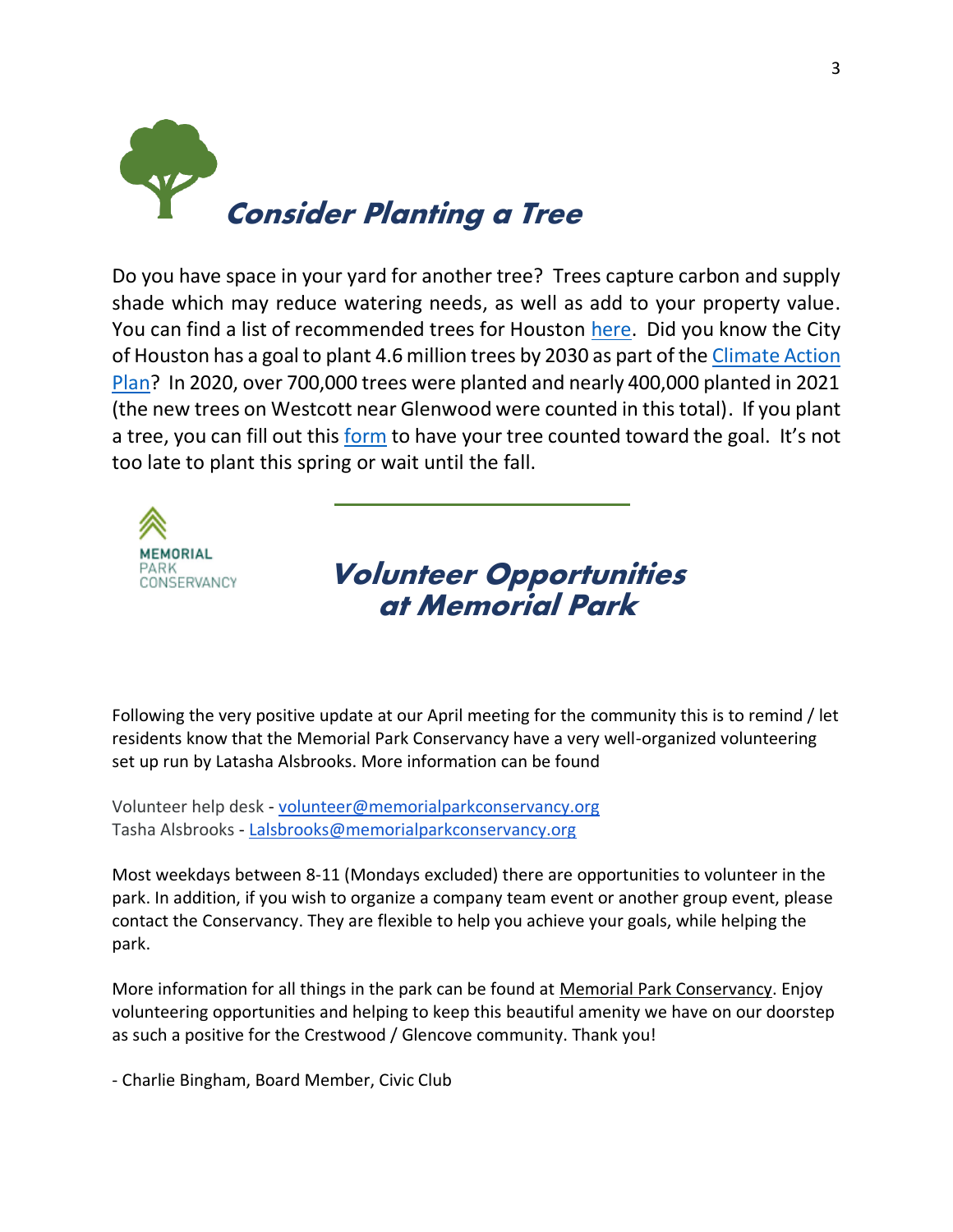

It's not too late to sign up. Send me an email at [president@crestwoodglencove.org.](mailto:president@crestwoodglencove.org)

We also have a new **playdate** group. If you are interested, send an email to Christine Laborde at christinecoyt@gmail.com.

## **SPARK PARK UPDATE COMING SOON! EQUIPMENT IS EXPECTED TO ARRIVE AND BE INSTALLED IN MAY!! NEW FENCING LATER THIS SUMMER.**



NEW!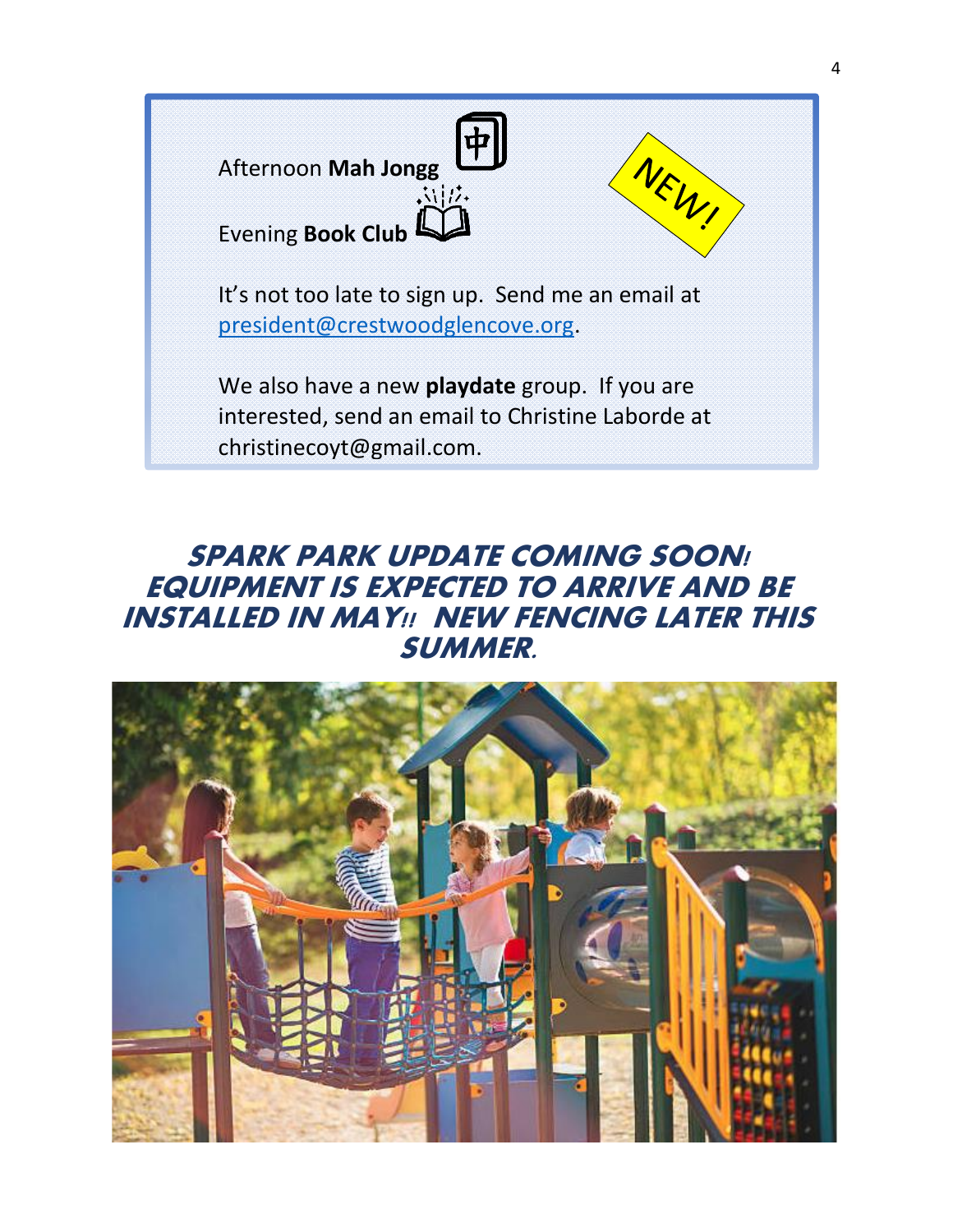

#### **DEED RESTRICTIONS**

All properties in Crestwood/Glen Cove are subject to deed restrictions. This is true whether or not you belong to the Civic Club. All exterior renovations and new builds must get approval from the Architecture Committee *prior* to any building taking place!The City requires homeowners to comply with deed restrictions to obtain city permits.

If you live in Glen Cove 1, 2 or 3, your house plans for construction or renovation are reviewed by the Glen Cove Architecture Committee. Contact them at [architecture@crestwoodglencove.org.](mailto:architecture@crestwoodglencove.org) If you live in the Crestwood subdivision, please contact [crestwoodarchcom@crestwoodglencove.org](mailto:crestwoodarchcom@crestwoodglencove.org). If you aren't sure which subdivision you are in, please see this [map.](https://www.crestwoodglencove.org/neighborhood-map) Deed restrictions are on the website here.

#### **CRESTWOOD SECURITY FUND ASSOCIATION**

*Crime rates have increased all over the US, and Houston is no exception*. Please don't leave cars parked on the street if you can avoid it, and don't leave them unlocked or your valuables inside.

Unlike many other neighborhoods, the security program is managed separately from the Civic Club. You can reach the security team at [security@crestwoodsecurity.org](mailto:security@crestwoodsecurity.org) and on the website at [crestwoodsecurity.org.](http://crestwoodsecurity.org/)

Participation in the program has many benefits: e.g., 1) on-property checks, 2) security officer assistance, such as responses to security concerns at your home, being escorted to your door when concerned about returning home alone, 3) officer response to security alarms (within minutes), 3) vacation watch monitoring of your home, and 4) monitoring your home for packages, newspapers, etc. that may build up, making the home appear un-occupied, while you are away. Conversely, for non-participants, the security officers are legally prohibited from accessing their property and therefore from responding to any issues or requests from non-participants.

Only about 50% of residents support the program. If we all chipped in, we could decrease what participants pay significantly! Also, program needs volunteers!! If you can help, please contact security@crestwoodsecurity.org.